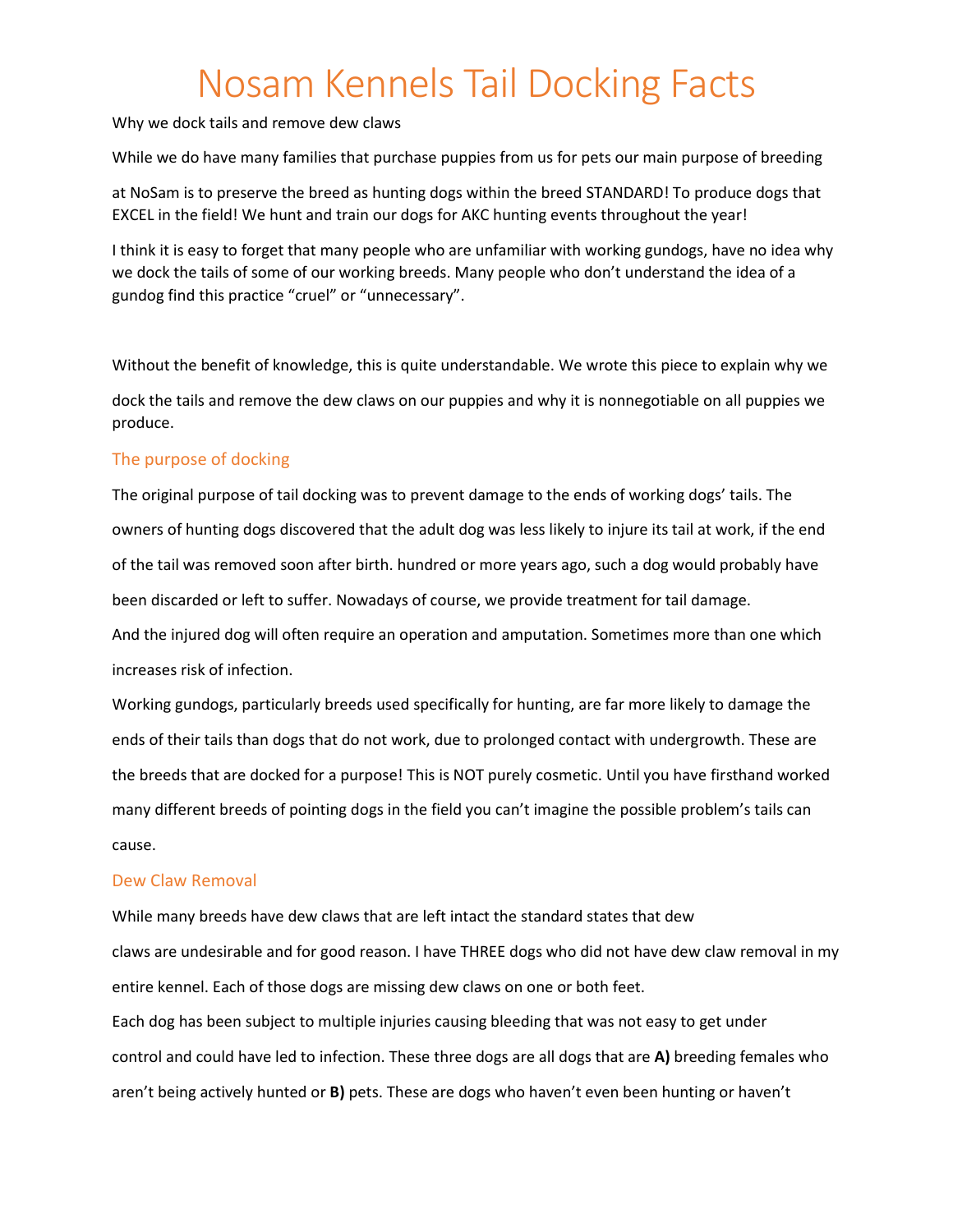hunted in years and have STILL gotten dew claw injuries within recent years. Therefore, I couldn't fathom the number of injuries on dew claws of active hunting dogs and feel for health benefits the dew claw is not needed on the breed. The benefit outweighs the risk.

#### AKC Standard & Puppy Choosing

*Vizsla Standard:* Tail set just below the level of the croup, thicker at the root and docked one-third off. Ideally, it should reach to the back of the stifle joint and when moving it should be carried at or near the horizontal, not vertically or curled over the back, nor between the legs. A docked tail is preferred. **German Shorthaired Pointer Standard :** The tail is set high and firm, and must be docked, leaving approximately 40 percent of its length. The tail hangs down when the dog is quiet and is held horizontally when he is walking. The tail must never be curved over the back toward the head when the dog is moving. A tail curved or bent toward the head is to be severely penalized.

#### Why not just dock the tails of the puppies that are going to working or show homes?

While that sounds like an easy solution the fact is that tails are docked when puppies are no older than 3-days of age. It is physically impossible to get a proper assessment of each individual puppy by three days of age. The point of our program is to properly match puppies with their "ideal" home. We don't ever match puppies until they are at least 7-weeks. It would be unfair to subject a puppy whose desire is to hunt or a puppy who is the ideal show puppy in the litter to a life as a pet because of an undocked tail or subject him to a life of surgeries to fix a tail that has been damaged in the field. Therefore, the solution is to dock the tails of the entire litter by three days of age since this is the ideal time frame provided by the AVMA and causes minimal pain and stress to the litter. You'll be hard pressed to find a reputable breeder (someone breeding healthy, quality puppies in the set standard) willing to alter the breed standard and let you pick your pup out at birth and leave its tail intact. It's simply not responsible to be matching families with puppies that early before they've had time to even evaluate the litter. On another note as breeders we cannot breed for a quality that isn't there. Tails in the breeds have been removed since they were created as a hunting dog. Many tails on puppies are born crooked, and brittle anyways so leaving the tail intact would be very painful for the pup as it matured. Since 99% of American gundogs' tails are docked there is no way to see the tail to breed for a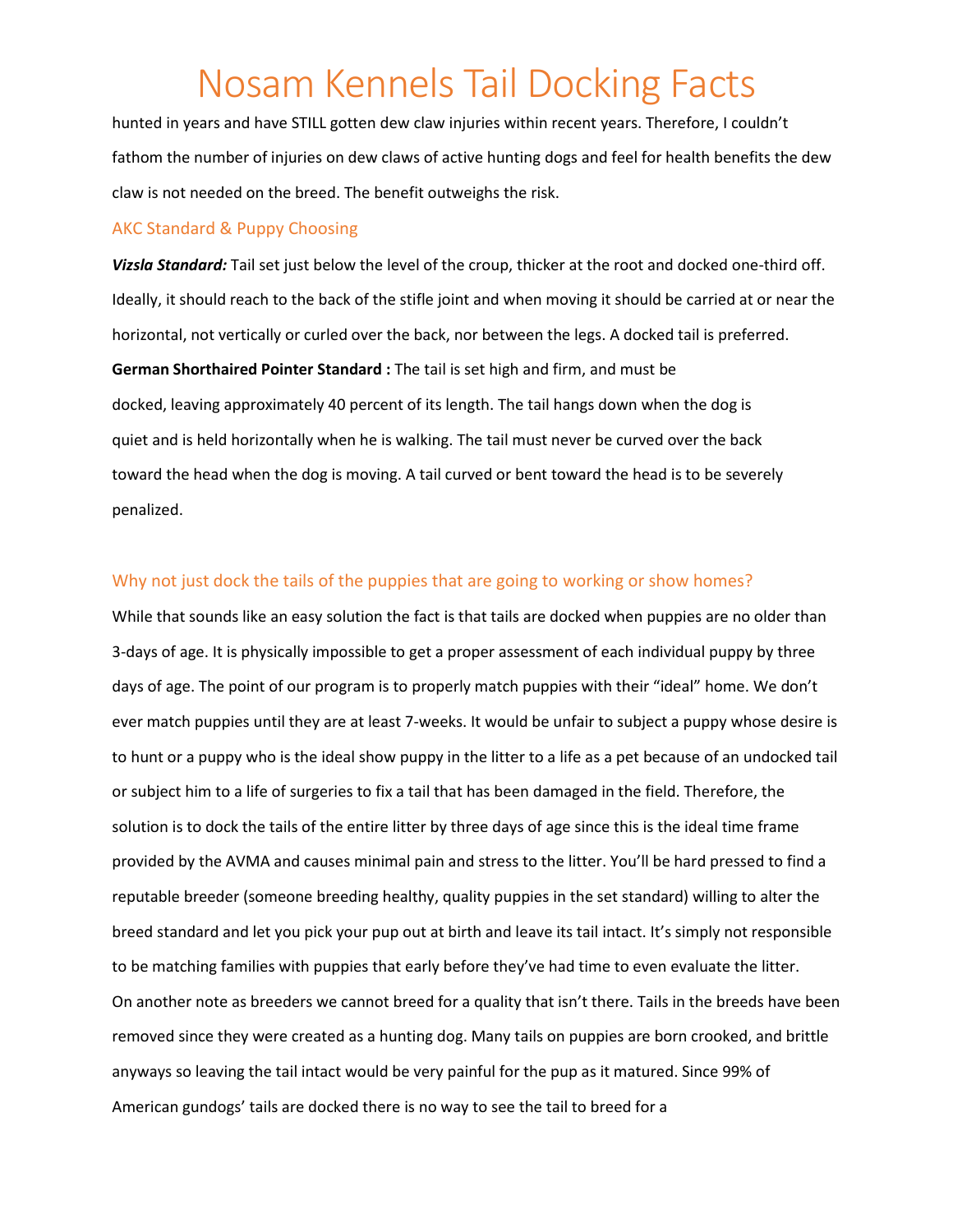stronger tail within the breed. You can't improve something that isn't there in the majority of the

population. Plus, if you compare the breeds intact tails to other breeds such as a Lab, you'll easily spot how thin and wispy the tail is and see how easily it would be damaged in a working situation.

### Common beliefs

Of those that object to docking and dew claw removal for our working gundogs, there are a number of common premises or beliefs that underlies their opinions. Here are some of the arguments that I have heard recently

#### "Not all dogs get tail damaged, so just dock when they do."

This is true, some dogs don't damage their tails, no matter how hard they hunt. The problem with therapeutic docking in response to persistent damage, is that it is a much more serious operation. Often preceded by months of discomfort whilst other remedies are attempted which leaves the dog out of the field and unable to work! This is comparable to telling a kid they don't need to wear a helmet or a seat belt until they get injured. "An ounce of prevention is worth a pound of cures"!

"My dog goes for long walks and hunts and hasn't damaged her tail! So that proves that docking is not necessary."

Not only do we know that some dogs are more prone to tail damage than others, taking a dog for a very long walk is not the same as working the dog in a field.

Dogs used for hunting do so in thick cover for extended periods of time and do so at a rapid pace. They are typically high drive dogs that crash through cover at speed, and their tails are highly prone to damage.

### "You can just bandage the tail up"

Unfortunately, it is almost impossible to bandage a dog's tail in such a way that the bandage will remain in place throughout a working day and could introduce a nasty infection with dogs entering water and trampling through mud.

"If it means cutting off puppy's tails, you should not work your dogs"